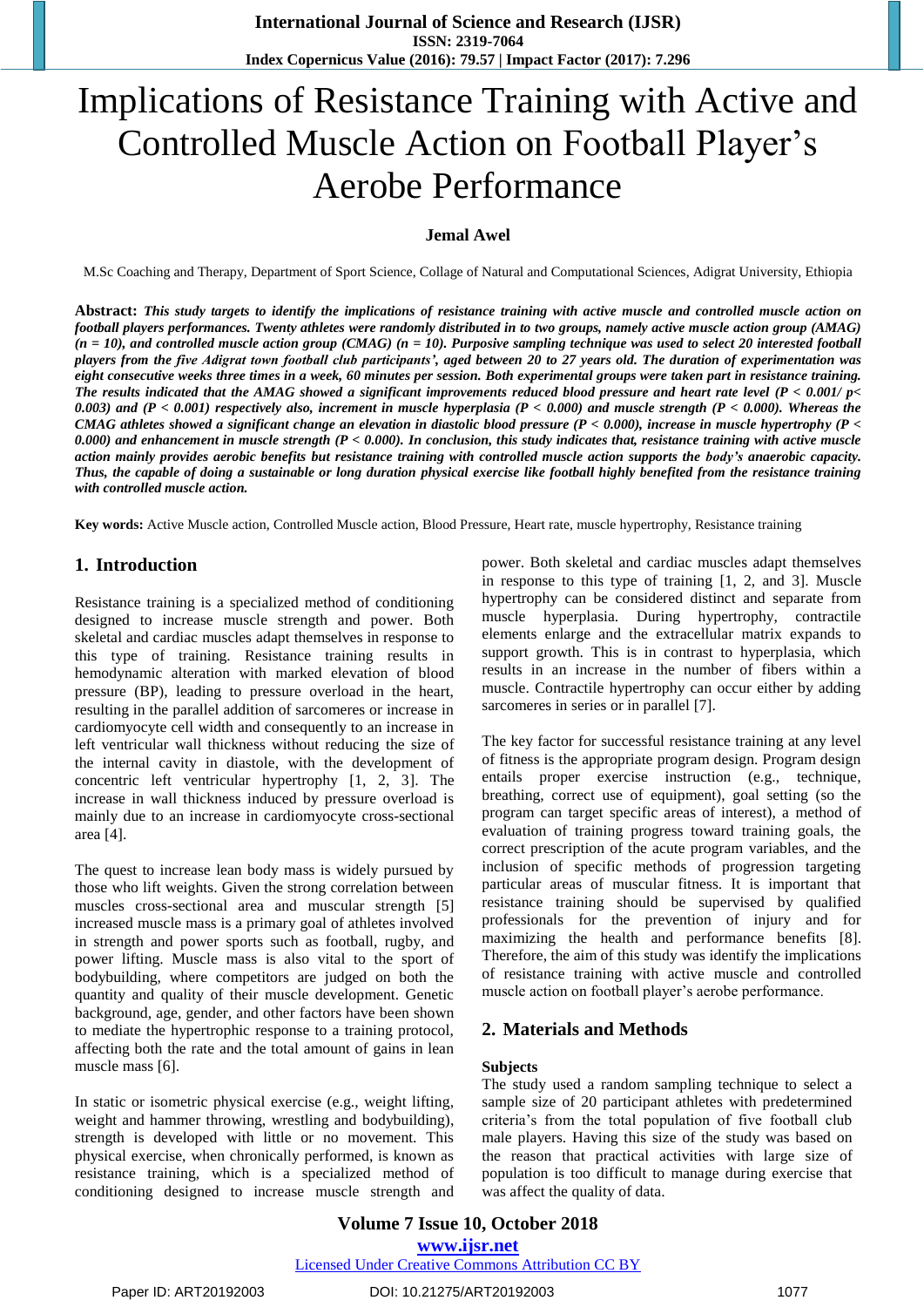#### **Experimental design**

Twenty male football players aged between 20 - 27 years old had included by random sampling from five different football clubs. The participants were divided in to two groups of ten numbers each i.e. resistance training with active muscle action group ( $AMAG$ ) ( $n = 10$ ) and resistance training with controlled muscle action (CMAG)  $(n = 10)$ using a purposive group design. These football players were actively involved in eight weeks resistance training at a frequency of 3times/ week for 40 minutes duration per session. For this study, pre- and post-tests was conducted on the selected physiological variables for both groups (AMAG and CMAG) to measure the performance level of football players.

#### **Data Collection method**

All measurements and data were collected by quantitative method through appropriate selected test and measurements. In this study the data from the experimental variables such as systolic and diastolic blood pressure, heart rate, and muscle hypertrophy, hyperplasia and strength. The baseline measurements served as the pre-test while the measurements taken at the end of the training served as the post test.

## **Procedures of Data Collection**

The investigator selected the following test items, which are standardized ideal for the chosen subjects.

**Table 1:** Experimental Variables and Their Test

| No.            | Criterion Variables  | <b>Test Items</b>       | Unit of        |
|----------------|----------------------|-------------------------|----------------|
|                |                      |                         | Measurement    |
| 1              | Blood pressure       | Sphygmomanometer        | MmHg           |
| $\overline{c}$ | Heart rate           | Counting the pulse rate | <b>Numbers</b> |
| 5              | Strength             | 1RM Bench press         | Maximum lift   |
|                |                      |                         | in kg          |
| 6              | Arm length (forearm) | Standard                | Cm             |
|                | biceps brachii       | anthropometric test     |                |
| $\tau$         | Leg length (thigh-   | Standard                | Cm             |
|                | quadriceps femoris & | anthropometric test     |                |
|                | hamstrings)          |                         |                |
| 8              | Biceps girth/        | Standard                | Cm             |
|                | circumference        | anthropometric test     |                |
| 9              | Thigh girth/         | Standard                | Cm             |
|                | circumference        | anthropometric test     |                |

#### **Blood Pressure**

Attach the Blood Pressure Sensor to the blood pressure cuff if it is not already attached. There are two rubber tubes connected to the cuff. One tube has a black Luer-lock connector at the end and the other tube has a bulb pump attached. Connect the Luer-lock connector to the stem on the Blood pressure Sensor with a gentle half turn. Attach the Blood Pressure cuff to the upper arm, approximately 2 cm above the elbow. The two rubber hoses from the cuff should be positioned over the biceps muscle (brachial artery) and not under the arm. The subject should sit quietly in a chair and avoid moving his or her arm or hand during blood pressure measurements.

## **Heart rate (**Measure Radial Pulse)

Pulse, or the tangible beating of the heart, is used by medical professionals to determine a patient's heart rate. It is measured in beats per minute (bpm) and can indicate the general health or fitness level of a patient. Resting heart rate is taken when a calm individual is sitting or lying down. A normal resting heart rate for an adult is between sixty and one hundred bpm. High resting heart rate may be caused by exercise, illness, certain medications, heart disease, and stress. On the other hand, various medicines and a high level of fitness can cause low resting heart rate. In order to measure radial pulse, the heart rate must be counted for at least fifteen seconds. However, it can also be measured for twenty, thirty, or sixty seconds. If you are measuring a pulse for fifteen, twenty, or thirty seconds, you must multiply the number you count by four, three, or two, respectively, to calculate the heart rate in bpm.

# **Leg length**

A strict anatomical definition of leg length (LL) is the length of the femur + tibia. Due to the bipedal nature of the human species, "leg length" often is measured as: (femur + tibia + the height of the foot, from the tibia-talus articulation to the ground). Alternatively, the phrase "lower limb length" may be use to denote this linear dimension. The maximum length of the femur is measured from its head, at the proximal end, to its medial condoyle, at the distal end. In life, the femur and pelvic bones overlap and the head of the femur is difficult to assess due to its articulation within the acetabulum. A high degree of body fatness may make these bony landmarks difficult, or, impossible, to access [9].

## **Arm length:**

The subjects stand with the arms hanging loosely by the side of the body, fingers are outstretched. A measurement is made from the acromial (lateral edge of the acromion process. Measurement is made from the right side, following the anthropometric standard, though a measurement of either side would be assumed to be the same in most cases. E.g. Bony tip of shoulder to the tip of the little finger.

## **Thigh girth**

First mark the site to be measured. Thigh girth measurement is usually taken on the right side of the body. The subject stands erect with their weight evenly distributed on both feet and legs slightly parted. The circumference measure is taken at the level of the mid- point on the lateral (outer side) surface of the thigh, midway between trochaneterion (top of the thigh bone and femur) and tibialelaterale (top of the tibia bone). When recording, the tester to make sure the tape is not too tight or too loose, is lying flat on the skin and with the tape horizontal.

## **Biceps girth: (Arm Circumference)**

The standing position (SP) is standing with the elbow relaxed so that the right arm hangs freely to the side. The examiner stands facing the SP's right side. The measuring tape is placed around the upper arm at the marked point perpendicular to the long axis of the upper arm (+ from upper arm length). The tape is again held so that the zero end is held below the measurement value. The tape rests on the skin surface, but is not pulled tight enough to compress the skin. The arm circumference is recorded to the nearest 0.1 cm. 3.3.

## [Licensed Under Creative Commons Attribution CC BY](http://creativecommons.org/licenses/by/4.0/)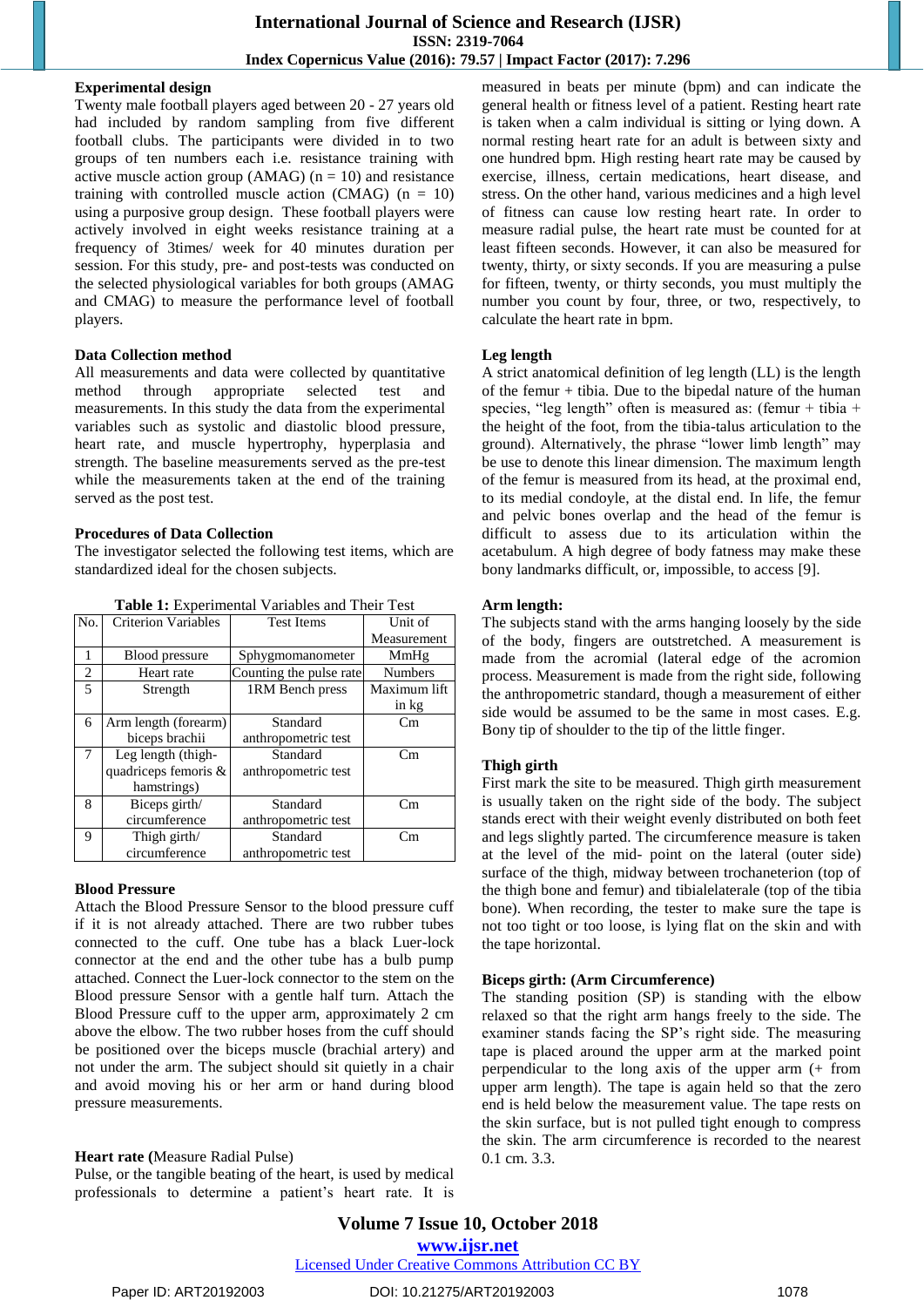#### **Thigh Circumference**

The SP is standing with the right leg just in front of the left leg and the weight shifted back to the left leg. This instruction should be demonstrated by the examiner. The edge of the examining table may be used for the SP to hold onto to maintain his balance. The examiner stands on the SP's right side and the measuring tape is placed around the mid -thigh at the point that is already marked by a (+). The tape is positioned perpendicular to the long axis of the thigh with the zero end of the tape held below the measurement value. The tape rests firmly on the skin without compressing the skin. The recorder checks to make sure the tape is positioned correctly. The thigh circumference is measured to the nearest 0.1 cm. 3.

#### **1-RM Bench-press Test**

This test assesses upper-extremity strength using a fundamental upper-extremity movement. It is only suitable

for individuals who demonstrate proper form in performing a bench press.

#### **Statistical analysis**

All data presented in this study were expressed as mean  $\pm$ standard deviation and interpreted by descriptive statistical analysis of computerized statistical package for social studies software (SPSS). The paired t-test will be used to compare the pre- and post test data by calculating the tvalue to compare the level of significance between control and experimental groups. A value of  $p<0.05$  was considered significant.

#### **3. Results**

The data was analyzed through paired t-test. Therefore, the results for each variable are discussed as follow;



**Figure 1:** The pre and post training test mean values for blood pressure and heart rate, muscle of these AMAG and CMAG

Results of the above fig. 2 showed that the pre and post training test mean *± SD (standard* deviation) values for systolic and diastolic blood pressure and heart rate between the experimental group I and II (AMAG and CMAG respectively).

The AMAG athletes showed a statistical change in systolic and diastolic blood pressure,  $(117.40 \pm 6.89/79.20 \pm 2.74)$ and  $100.00 \pm 7.07/69.00 \pm 7.38$  mmHg) and heart rate (67.40  $\pm$  7.73 and 62.00  $\pm$  5.66 bpm) respectively between their pre and post mean test values. The results indicated that the AMAG athletes achieved a significant change (reduction in systolic and diastolic blood pressure;  $P \le 0.001/p < 0.003$ ) and reduction in heart rate level  $(P < 0.001)$ 

In addition to this the above figure 2 indicated that the CMAG athletes showed statistical change in the variables of systolic and diastolic blood pressure  $(118.70 \pm 6.68/79.20$  $\pm 2.29$  and  $122.00 \pm 9.19/96.00 \pm 6.99$  mmHg) and heart rate  $(69.70 \pm 6.20$  and  $71.30 \pm 5.01$  bpm) respectively between pre and post test mean values. Therefore, the above table verified that the CMAG athletes were showed a significant change of (elevation in diastolic blood pressure;  $P < 0.000$ ) whereas in the variables of systolic blood pressure and heart rate the CMAG athletes showed insignificant change (P < 0.070 and  $P < 0.141$ ) respectively.





## **Volume 7 Issue 10, October 2018 <www.ijsr.net>**

[Licensed Under Creative Commons Attribution CC BY](http://creativecommons.org/licenses/by/4.0/)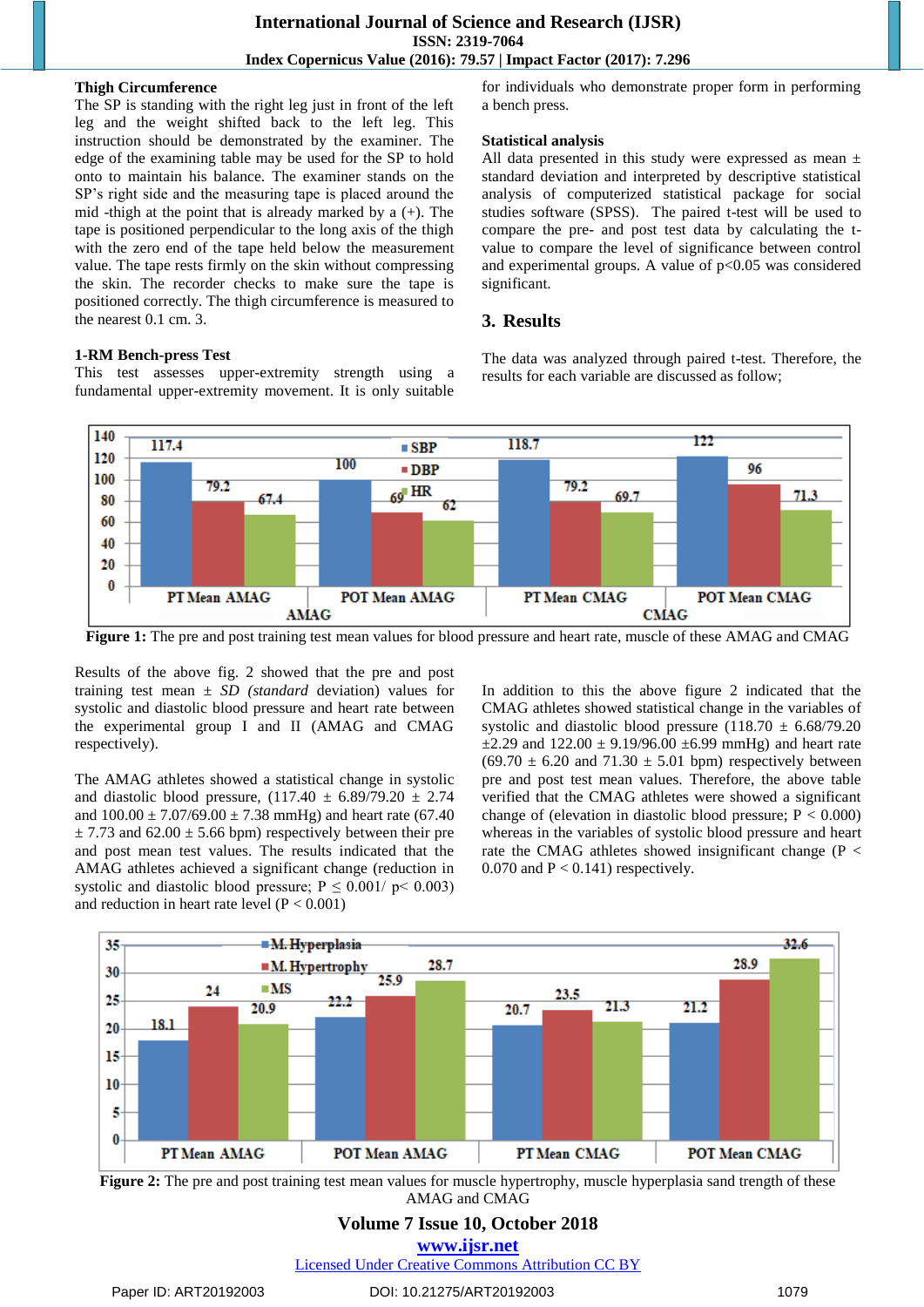## **International Journal of Science and Research (IJSR) ISSN: 2319-7064 Index Copernicus Value (2016): 79.57 | Impact Factor (2017): 7.296**

Results of the above fig. 2 showed that the pre and post training test mean *± SD (standard* deviation) values for muscle hypertrophy , hyperplasia and strength of the experimental group I and II (AMAG and CMAG respectively).

The AMAG athletes showed a statistical change in muscle hyperplasia (18.10  $\pm$  2.60 and 22.20  $\pm$  1.93 cm) and muscle strength (20.90  $\pm$  2.77 and 28.70  $\pm$  3.27 1-RM) respectively between their pre and post mean test values. The results indicated that the AMAG athletes showed a significant increment in muscle hyperplasia  $(P < 0.000)$  and muscle strength (P < 0.000), but AMAG athletes showed insignificant changes in muscle hypertrophy ( $P < 0.070$ ).

In addition to this the above figure 2 indicated that the CMAG athletes showed statistical change in the variables of muscle hypertrophy  $(23.50 \pm 3.21$  and  $28.90 \pm 2.60$  cm) and in muscle strength  $(21.30 \pm 2.75 \text{ and } 32.60 \pm 2.63 \text{ 1-RM})$ respectively between pre and post test mean values. Therefore, the above table verified that the CMAG athletes were showed a significant change of increased muscle hypertrophy ( $P < 0.000$ ), and muscle strength ( $P < 0.000$ ), whereas in the variables of muscle hyperplasia the CMAG athletes showed in significant change (P < 0.440) respectively.

## **4. Discussion**



**Figure 2:** Pre and post test mean difference of CG and AMAG

The above table 3, showed that pre and post test mean difference values of each variables between the two groups (AMAG and CMAG). The AMAG athletes showed reduction in systolic blood and diastolic blood pressure and heart rate  $(-17.4, -10.2 \text{ mmHg}$  and  $-5.4 \text{ bpm respectively}$ , but the CMAG athletes registered a pre and post test mean difference vales increased in systolic and diastolic blood pressure and heart rate (3.3, 16.8 mmHg and 1.6 bpm respectively) so this result verified that the diastolic blood pressure of the CMAG athletes was increased significantly.

The resistance training with active muscle action group also showed an improvement between the pre and post test mean difference values in muscle hyperplasia (4.1 cm) and muscle strength (7.8 1-RM), thus AMAG athletes showed dominant benefit in muscle length. Whereas, the CMAG athletes showed performance benefits in muscle hypertrophy (5.4 cm) and muscle strength (11.3 1-RM). This indicated that the CMAG athletes showed a dominant effect in muscle hypertrophy and strength.

Resistance training results in hemodynamic alteration with marked elevation of blood pressure (BP), leading to pressure overload in the heart, resulting in the parallel addition of sarcomeres or increase in cardiomyocyte cell width and consequently to an increase in left ventricular wall thickness without reducing the size of the internal cavity in diastole, with the development of concentric left ventricular hypertrophy. In dynamic exercise/isotonic exercises (e.g., swimming, cycling, and running), the main hemodynamic changes are increased heart rate and stroke volume, the two components of cardiac output. In parallel, an increased effectiveness of the skeletal muscle pump and decrements in peripheral vascular resistance increase the venous return to the heart [10]. With regard to the cardiovascular effects, resting bradycardia has been considered to be the hallmark of aerobic exercise training adaptation.

Resistance training is a modality of exercise that has a role in improving athletic performance by increasing muscular strength, power and speed, hypertrophy, local muscular endurance, motor performance, balance, and coordination [1]. During hypertrophy, contractile elements enlarge and the extracellular matrix expands to support growth. This is in contrast to hyperplasia, which results in an increase in the number of fibers within a muscle [7]. Hyperplasia occurs in certain animal species under experimental conditions as a result of mechanical overload. Stretch overload yielded larger increases in fiber count than exercise. So that, the AMAG athletes used their full muscle contraction and relaxation during the resistance training, this means that the muscles were stretched fully with the overload effect of the resistance training [11].

# **5. Conclusions**

This study clearly indicates that resistance training with active and controlled muscle action has a different effect on the footballer's performance. It suggested that resistance training with CMAG directly declines the players endurance abilities due to the elevation in blood pressure and heart rate and also they possess an increased muscle mass which is important to those short burst sport activities (power sports). But football players could be benefited from the resistance training with active muscle action in order to decrease blood